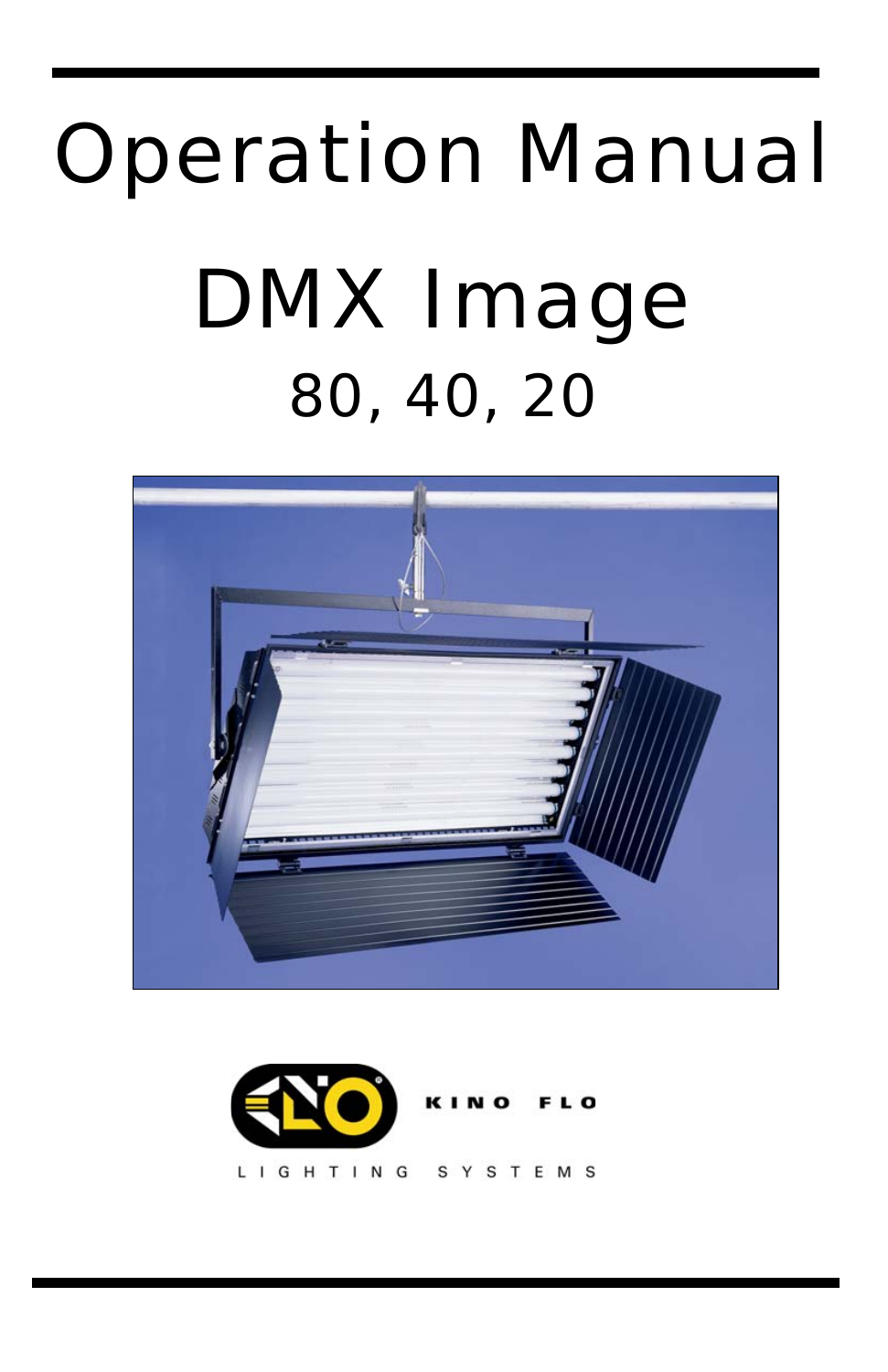# **DMX Image System**





- 8 x 4ft lamps
- DMX and Manual on/off switching control
- Switches one lamp at a time





#### **DMX Image 40**

- 4 x 4ft lamps
- DMX and Manual on/off switching control
- Switches one lamp at a time

#### **DMX Image 20**

- 4 x 2ft lamps
- DMX and Manual on/off switching control
- Switches two lamps at a time





#### **Each System Includes:**

**1 DMX Image Fixture 1 Silver Louver 1 Gel Frame**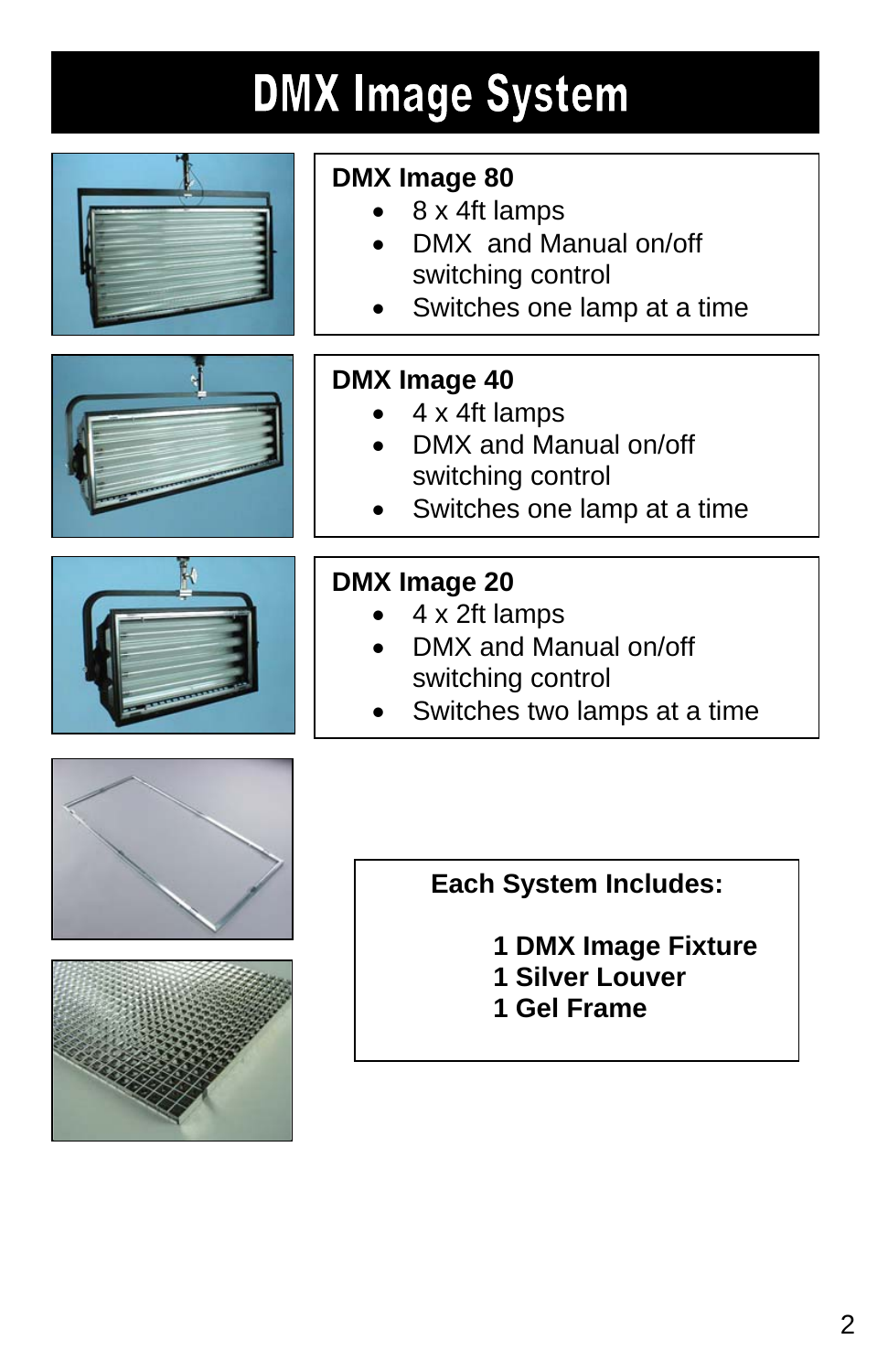# **Inserting Lamps**



Insert lamps into both lamp holders. Twist ¼ turn to make electrical contact.

### **Inserting Gel Frame**



The gel frame is secured to the fixture by 4 spring-loaded pins. Align the pins of the gel frame with the oval receptacle holes on the edge of the fixture. Pull back the pins and release into the receptacles to properly secure the gel frame.

# **Applying Gel to Frame**





**A)** The Gel Frame comes with Gel Clips. Cut the gel to size and use the Clips to fasten the gel to the Frame.

**B)** Another method is to apply transfer tape directly to the gel frame. The clips are not necessary when taping the gel.

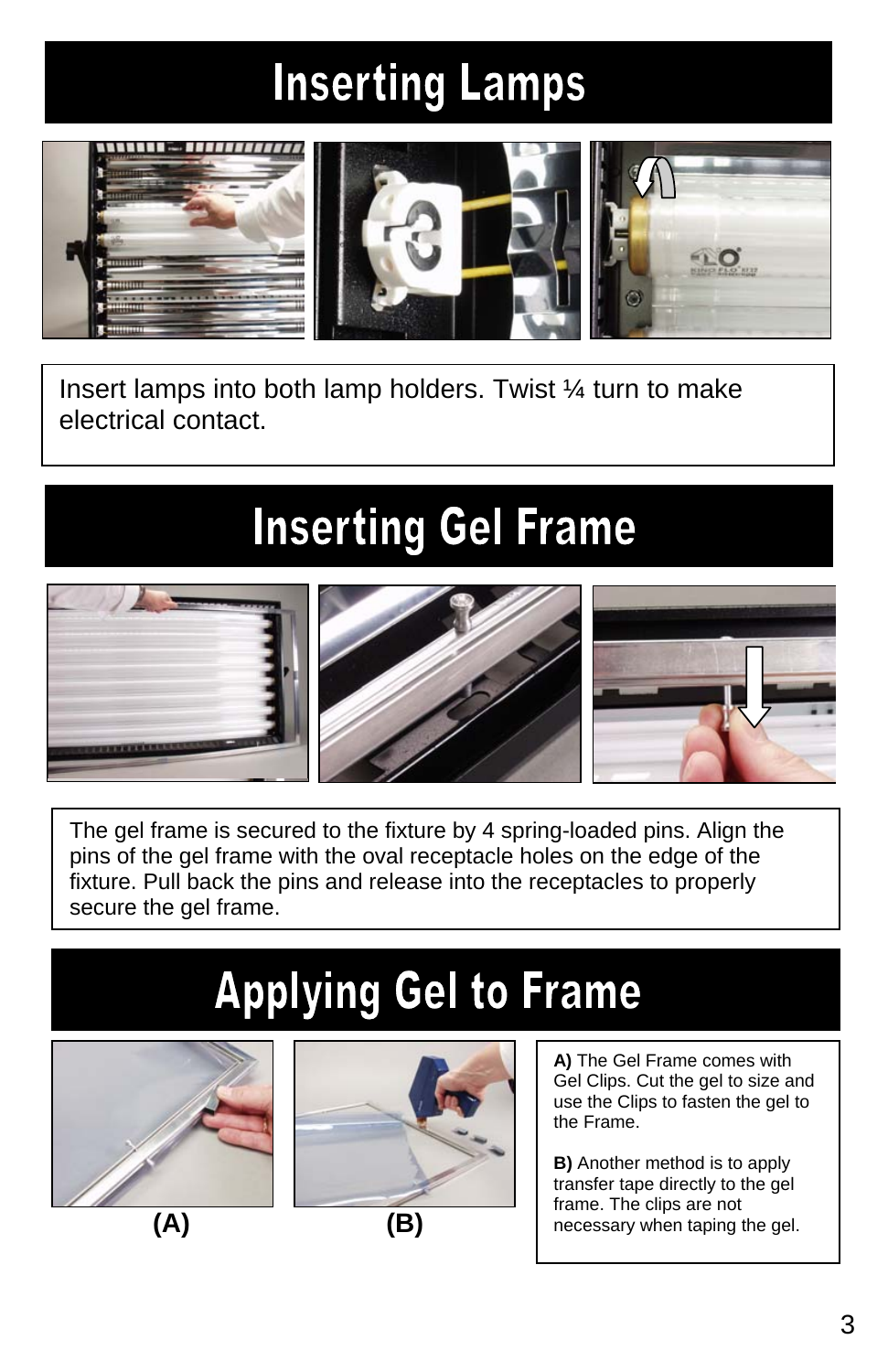# **Inserting Louver**







Place the long edge of the Louver into the lower channel containing a set of leaf springs. Press down on the Louver and slip the upper edge of the louver into the upper channel of the fixture. To remove reverse the procedure.

# **Mounting Options**



Junior Pin Assembly

The Image 80 requires a Junior Pin assembly or any other clamping device that uses a ½ inch bolt.

The Image 80 uses the longer bolt. The Image 40 or 20 require the shorter bolt.



Baby Receiver Assembly 80.

The Baby Receiver is for use only on the Image 40 and Image 20.

**Do Not** use the Baby Receiver on the Image 80. This receptacle is not strong enough to safely hold the greater weight of the Image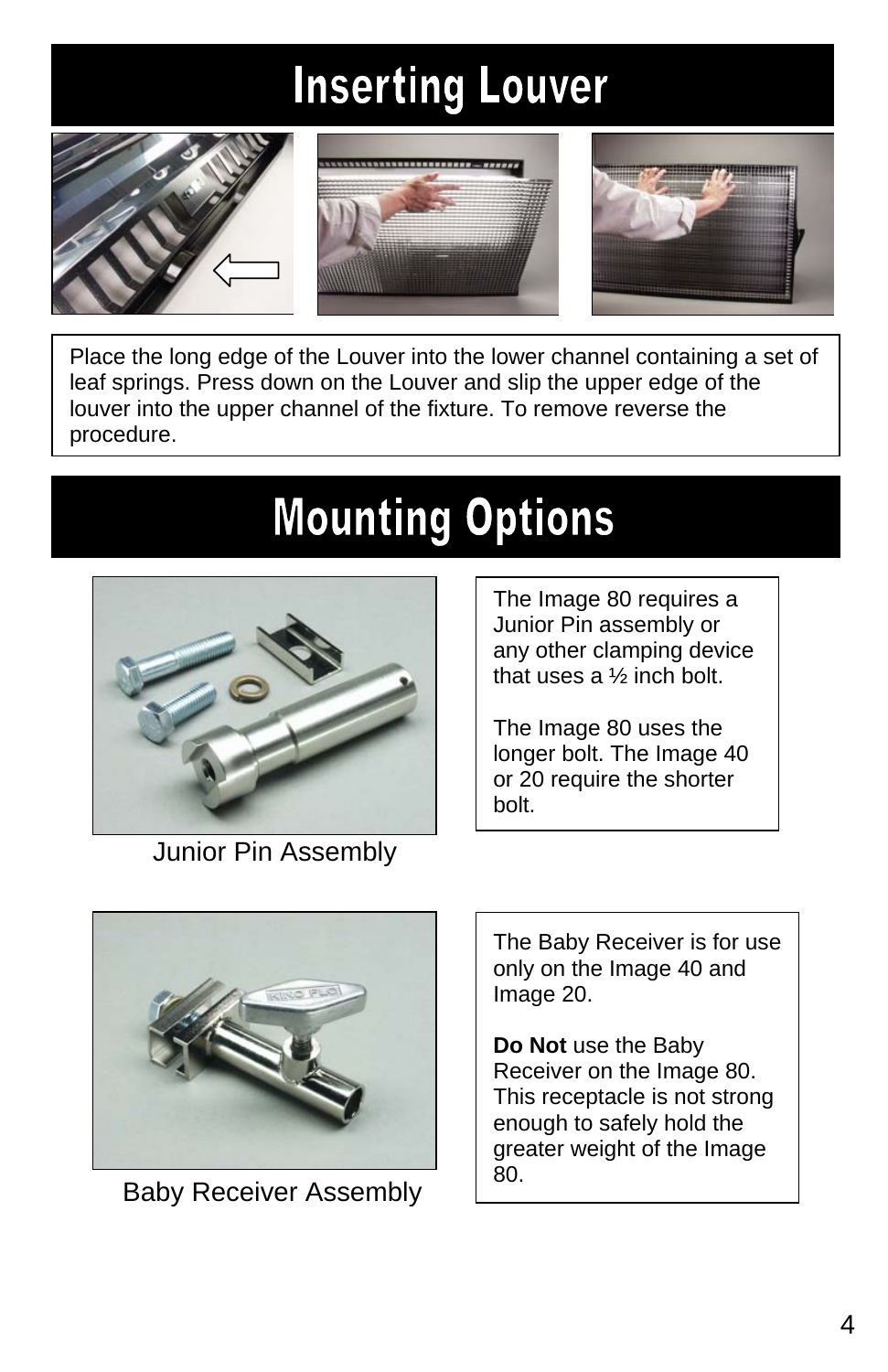### **Image Fixture DMX Control Panel**

*The Image 80 Fixture is used for example purposes throughout these instructions.* 



A) **Manual Selector Dial:** Turns lamps on and off manually without connecting DMX Cable to Fixture.

B) **DMX Address:** Sets DMX Address of Fixture.

C) **Individual Lamp / Fixture Switch**: Converts between INDIVIDUAL LAMP and FIXTURE methods of DMX control.

D) **DMX-In & DMX-Out:** DMX-IN receives DMX signals from Dimmer Board, DMX-OUT relays DMX signal through to other Fixtures or Instruments.

E) **DMX TERMINATE Switch**: Terminates DMX signal at the end of Fixture series.

F) **Power Switch:** Has a built-in indicator light, which can detect if AC power is present in power cord. "O" = OFF position

G) **Fuse:** Provides circuit protection. *Note: If Fuse is "blown" or "open" replace with same type of fuse rating as marked.*

#### **IMPORTANT!**

The dimmer board/light console should have its channel set to LINEAR light output response. (LINEAR response is the default setting on most dimmer boards.)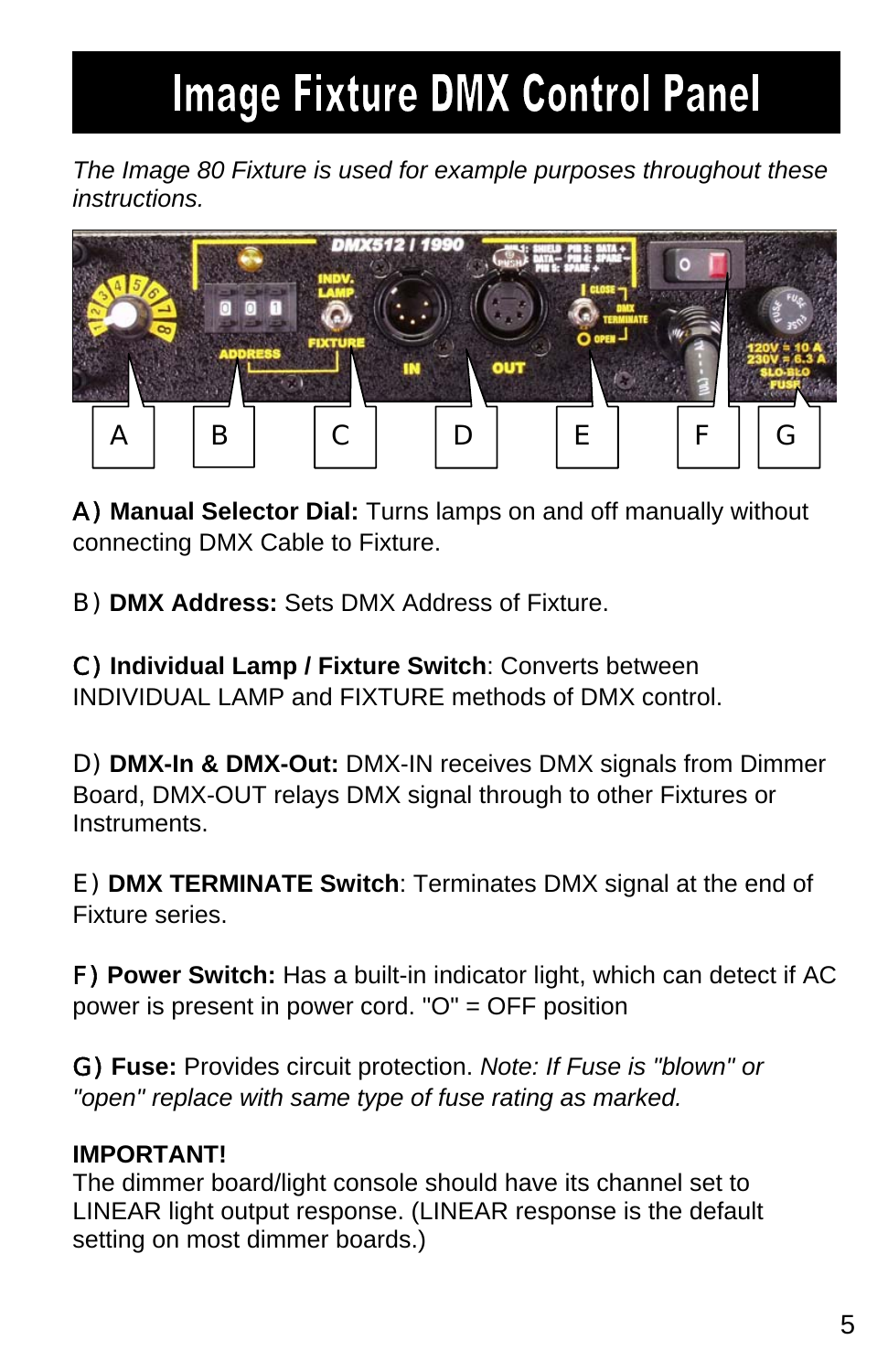### **Power Requirements**

Provide 120 Volt AC primary power. Do not dim the fixture through a dimming circuit. If powering the fixtures through a dimmer board, set the dimmer profile to non-dim.

#### **Load Considerations:**

Kino Flo ballasts are not power factor corrected. They will draw double the current on the neutral from what is being drawn on the two hot legs. On large installations it may be necessary to double your neutral run so as not to exceed your cable capacity.

### **Manual Operation**

IMAGE 80, 40 and 20 DMX Fixtures may be operated manually with the Manual Lamp Selector Dial. The Dial enables you to turn lamps on and off with an "inside-out" pattern (i.e., if all lamps are on, the outside tubes will turn off first).

#### **DMX Image 80 Switching**



| والمالما لمالحان المستوات المالي المالي المالي المالية إلمان |   |
|--------------------------------------------------------------|---|
|                                                              | 8 |
|                                                              | 6 |
|                                                              | 4 |
|                                                              | 2 |
|                                                              |   |
|                                                              | 3 |
|                                                              | 5 |
|                                                              |   |
|                                                              |   |

#### **DMX Image 40 Switching**



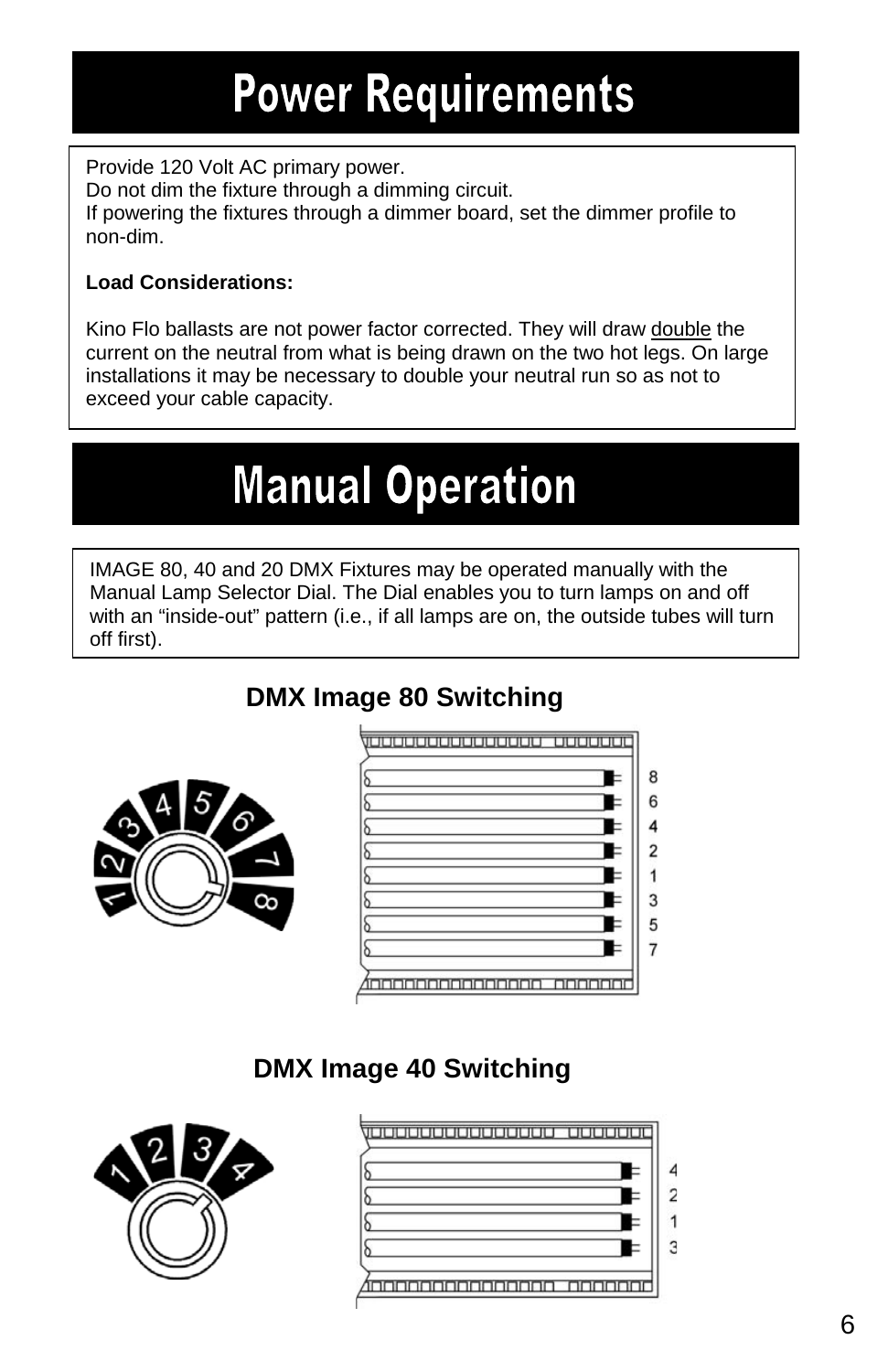### **DMX Image 20 Switching**





**Note:** Manual lamp switching is disabled as soon as DMX cables are applied.

### **DMX Operation**



#### **DMX Addressing**

Prior to hanging any instruments set the DMX address of each Fixture.

Push the tabs above or below the number window to set the address.

( Valid addresses range from 001 to 512.) The yellow light above the address block will illuminate if a DMX signal is present.

After the DMX address is entered, the Image 80 Fixture automatically assigns the next 7 addresses to lamps 2 - 8. For the sake of simplification it is advisable to select address sequences such as 1, 10, 20, 30, 40 and so on.

**Note:** Manual lamp switching is disabled as soon as the DMX cables are applied. For Manual control with DMX cables plugged in, set address to "000". There is a 5 second delay when switching between DMX and Manual control.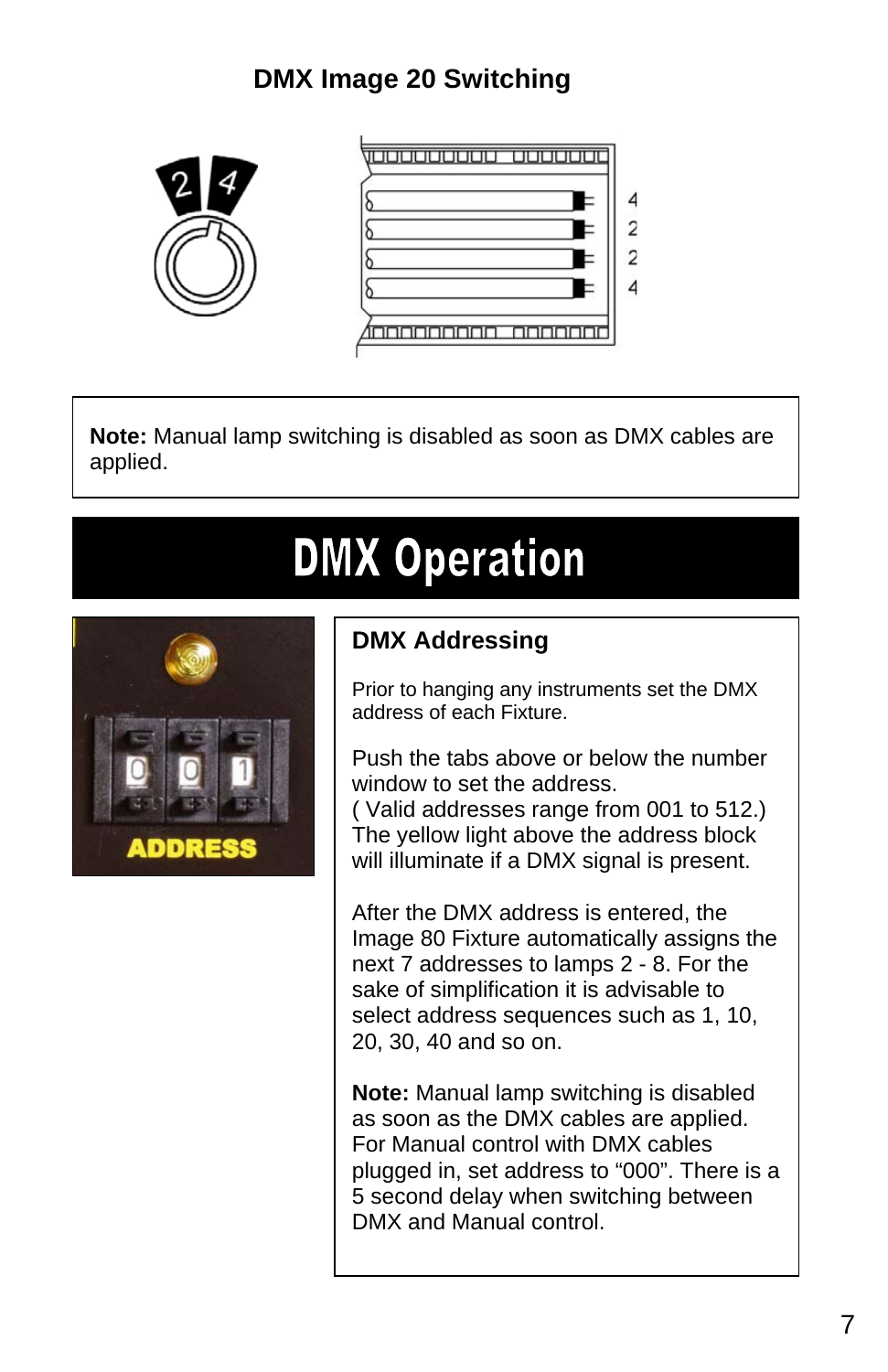

The **DMX Terminate Switch** must be set to open **( O )** on Fixtures within the DMX chain.

Set to closed ( **I** ) when the Fixture is the last DMX control device in the chain.

*Note: When the last Fixture's DMX Term is set to "I," it will absorb all energy in the DMX line, ensuring DMX signals are transmitted correctly. If a signal is not terminated, it is called a "Reflected Wave," and may create transmission errors by causing valid DMX signals to be canceled.*



Image Fixtures can be jumpered using the IN and OUT ports. As many as 100 Fixtures can be jumpered on one chain as long as the DMX cable run remains under 1000 feet or 40 x 25ft DMX cables.

**Note:** When operating Fixtures at great distances from the dimmer board it is recommended to use Opto-Isolators to provide DMX signal amplification.



**Do Not use Microphone Cables** and other, general purpose, twocore Cables designed for audio or signaling use. They are not suitable for DMX512. Problems due to incorrect cabling may not be immediately apparent. Microphone Cables may appear to work fine, but systems built with such Cables may *fail* or be prone to *random errors*. Cable must comply with EIA-485 (RS485).

#### **DMX Cables**

The Fixture uses five-pin XLR male and female connectors to receive DMX signals from the Dimmer Board and jumper the Fixtures in a series. DMX pin-out wiring follows the USITT DMX512 standard:

> **Pin 1: Shield Pin 2: Data - Pin 3: Data + Pin 4: Spare - Pin 5: Spare +**

*Note: Pin four and five in the Fixture are connected internally as Pin four to four and Pin five to five. Connecting Pin four and five as the pass-thru allows secondary data to be passed through for other equipment.*

**NOTE: If a Fixture or Ballast loses its DMX signal it will hold it's last DMX command.** For this reason it is important to turn a Fixture or Ballast off using the DMX commands. For example if you try to turn off the lights by turning off the dimmer board the lights will remember their last DMX command and stay on. The Fixtures or Ballasts require a DMX "Off" or " Black-out" command in order to turn off.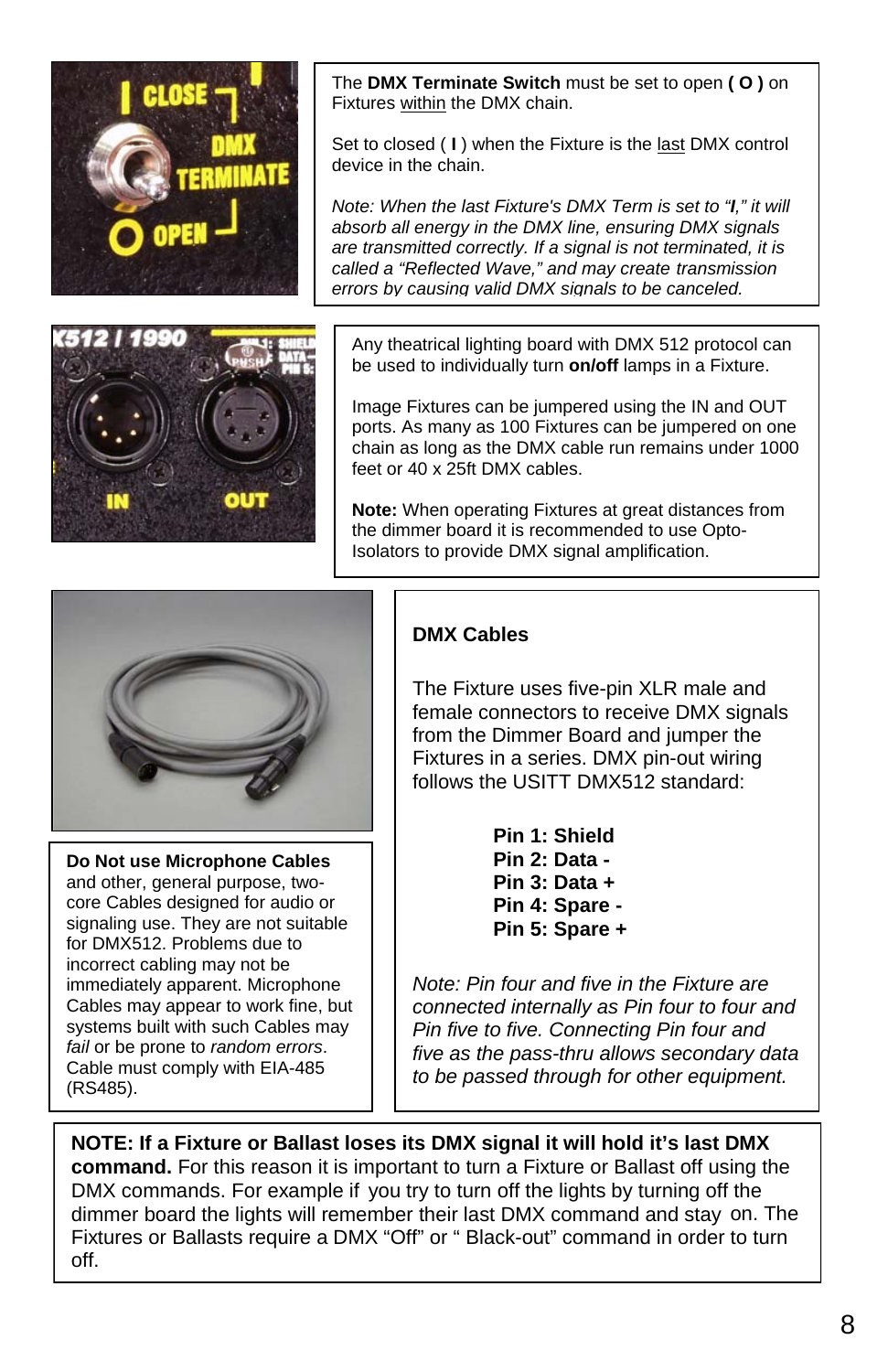### **Fixture Lamp Mode**



Setting the unit to "Fixture Mode" allows the user to re-create the "Inside-Out" pattern of the manual switch.

One of the best applications for the "Fixture Mode" is when lighting Blue and Green Screens or large Cycloramas.

For example: One row of fixtures can be set to Fixture mode on a common address. When the fader on the dimmer board is brought up or down all the Fixtures on that address will have the same lamps turned on.

#### **Dimmer level - Lamp response**

Sliding the fader on the dimmer board from  $0 \sim 100$  controls the number of lamps that are on within a fixture. Note: the lamps may respond  $\pm$  4 channel levels, depending on the dimmer board.



| <b>DMX Lamp Sequence</b> |                      |  |  |
|--------------------------|----------------------|--|--|
|                          | Lamp #  Dimmer Level |  |  |
| Lamp 1                   | 6                    |  |  |
| Lamp $1 - 2$             | 19                   |  |  |
| Lamp $1 - 3$             | 32                   |  |  |
| Lamp $1 - 4$             | 45                   |  |  |
| Lamp $1 - 5$             | 57                   |  |  |
| Lamp $1 - 6$             | 69                   |  |  |
| Lamp $1 - 7$             | 82                   |  |  |
| Lamp $1 - 8$             | 95                   |  |  |

#### **Image 80 Lamp Sequence**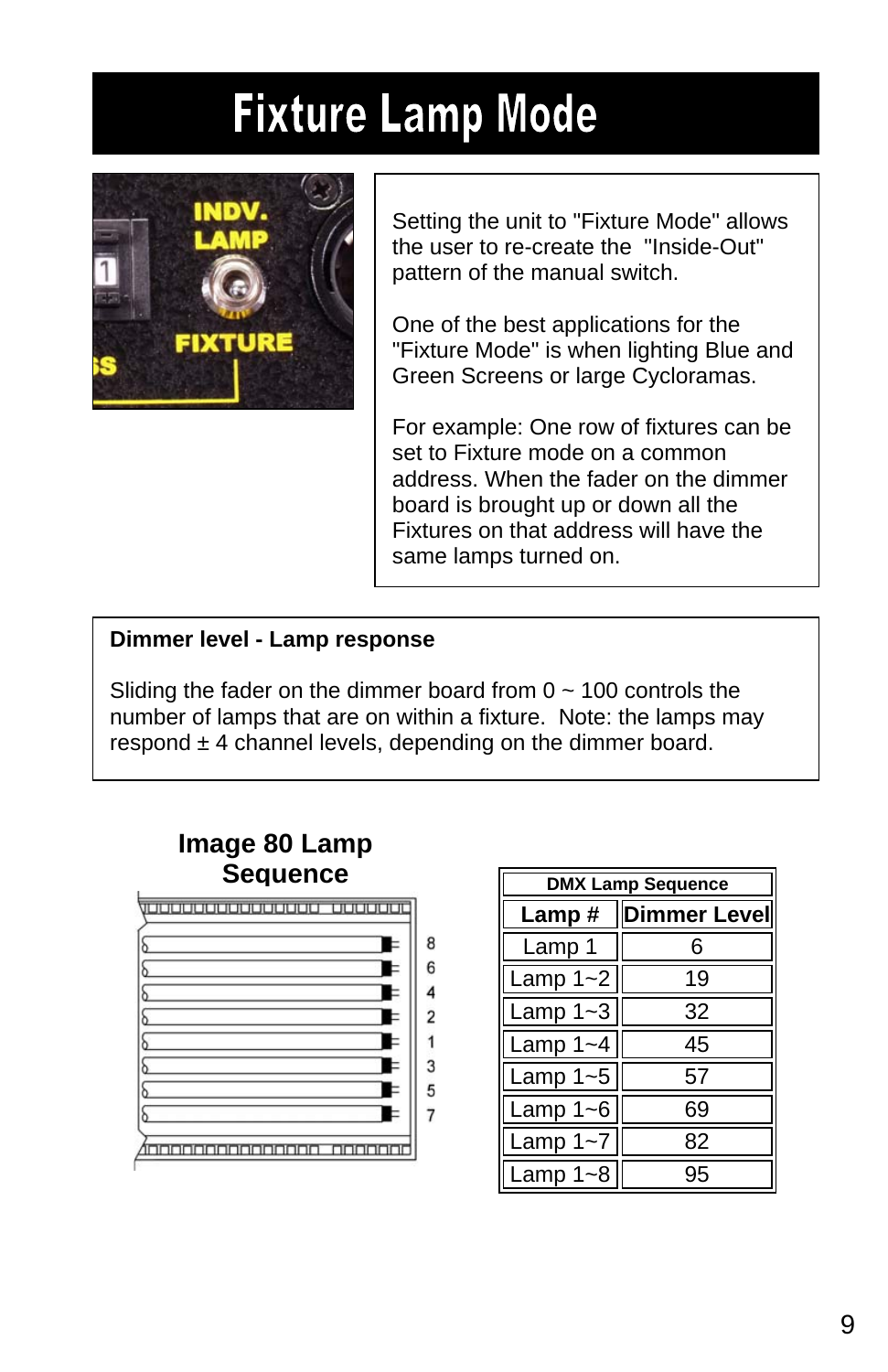#### **Image 40 Lamp Sequence**



| <b>DMX Lamp Sequence</b> |              |  |  |
|--------------------------|--------------|--|--|
| Lamp#                    | Dimmer Level |  |  |
| Lamp 1                   | 12           |  |  |
| Lamp $1 - 2$             | 37           |  |  |
| Lamp $1 - 3$             | 64           |  |  |
| Lamp $1 - 4$             | R٩           |  |  |



| <b>DMX Lamp Sequence</b> |              |  |  |
|--------------------------|--------------|--|--|
| Lamp#                    | Dimmer Level |  |  |
| Lamps 2                  | 25           |  |  |
| Lamps 4                  | 75           |  |  |

### **Individual Lamp Mode**

Setting the unit to "Individual Lamp" mode allows each lamp within the fixture to have it's own address. Although this option will use up a lot of addresses, it may be preferable for certain situations. The "Individual Lamp" mode is useful in achieving light effects like flickering, chasing or creating light patterns.

After the DMX address is entered, the DMX Image 80 automatically assigns the next 7 addresses to lamps 2 -8. For the sake of simplification it is advisable to select address sequences such as 1, 10, 20, 30, 40 and so on.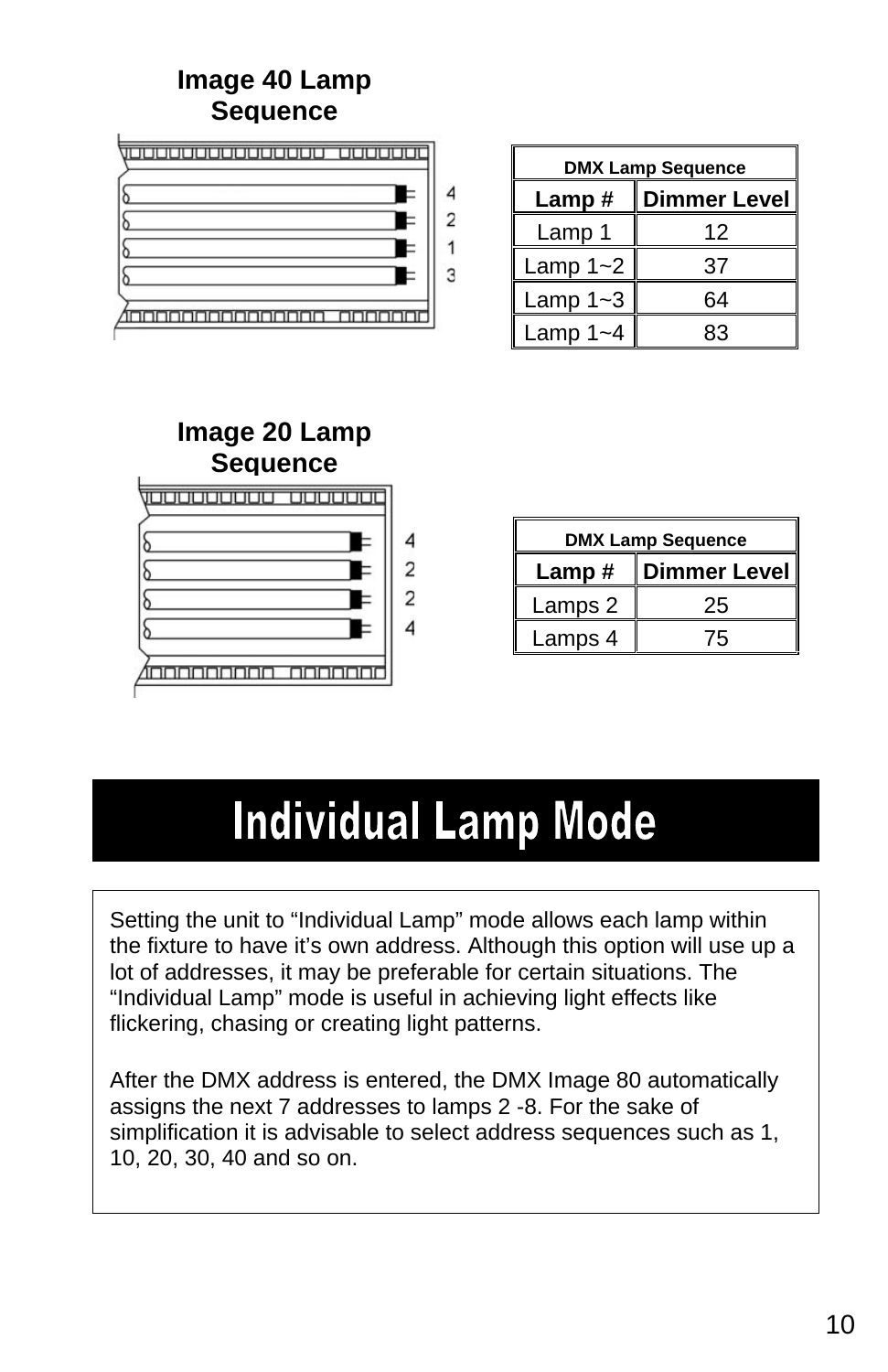For example, if the DMX IMAGE 80 base address is set at 001, the configuration below will provide eight lamps individually addressable through DMX512.



| <b>Image 80 Address</b><br><b>Sequence</b> |                    |  |  |
|--------------------------------------------|--------------------|--|--|
| <b>DMX Address = 001</b>                   |                    |  |  |
| Lamp#                                      | <b>DMX Address</b> |  |  |
| Lamp 1                                     |                    |  |  |
| Lamp 2                                     | 2                  |  |  |
| Lamp 3                                     | 3                  |  |  |
| Lamp 4                                     | 4                  |  |  |
| Lamp 5                                     | 5                  |  |  |
| Lamp <sub>6</sub>                          | 6                  |  |  |
| Lamp 7                                     |                    |  |  |
| Lamp 8                                     |                    |  |  |

# **Accessories**



LVR-I80-B Image 80 Black Louver



MTP-I80 Junior Pin for Image 80 Image 40 and 20



MTP-I40 Baby Receiver for Image 40 and 20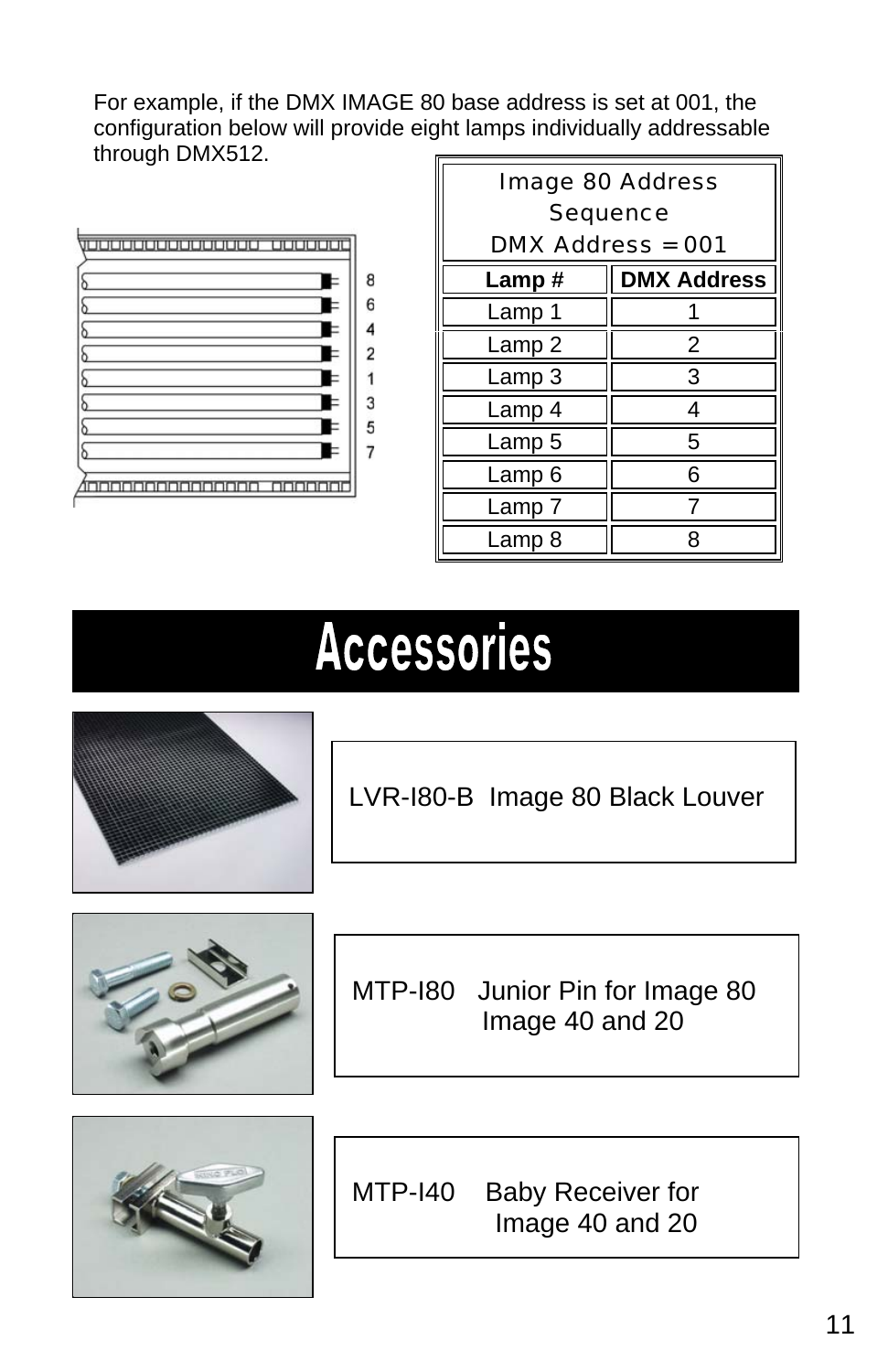

XLR-515 DMX Cable 5 Pin, 15ft XLR-525 DMX Cable 5 Pin, 25ft



BRD-I80 Image 80 Barndoors Set of 4 BRD-I40 Image 40 Barndoors Set of 4 BRD-I20 Image 20 Barndoors Set of 4

### **Mounting Barndoors**





Side Door X2



1. For the **Side Doors**, align the

Top and Bottom Door

hinge bracket tabs with the two square receptacles on the side of the fixture.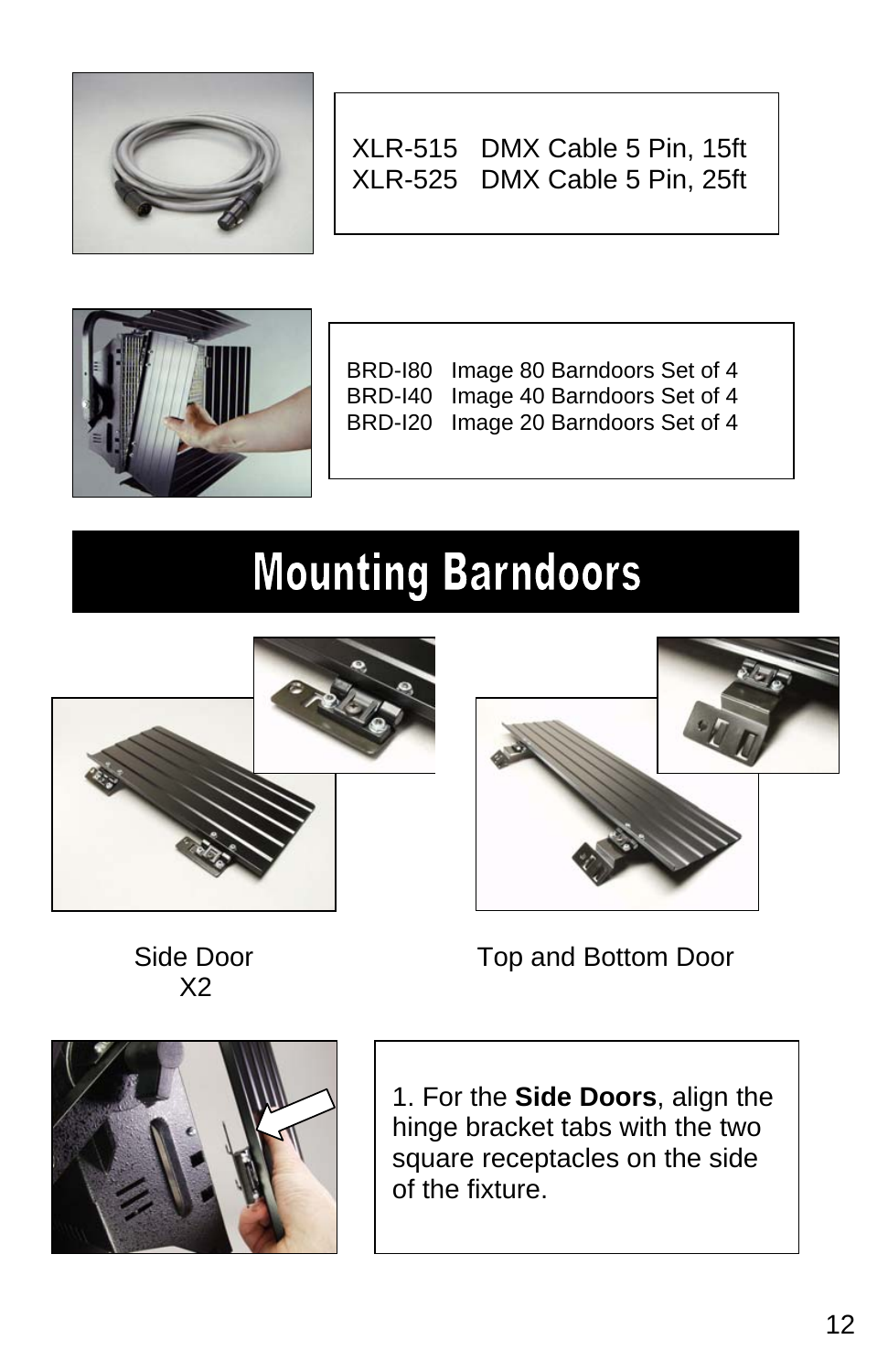

2. Press the tabs of both brackets into the square receptacles.

3. Slide the two brackets up until the silver lock pin snaps into place.

4. To release the Barndoor, press the Lock Pin down and slide the bracket in reverse.



1. For the **Top and Bottom Doors**, align the two hinge bracket tabs with the two square vents closest to the Silver Lock Pins.

2. Press the brackets down into the vent and slide them over to engage the Lock Pins with the hole in the bracket.



3. To remove the Barndoor, press down on the two Lock Pins and slide the brackets back.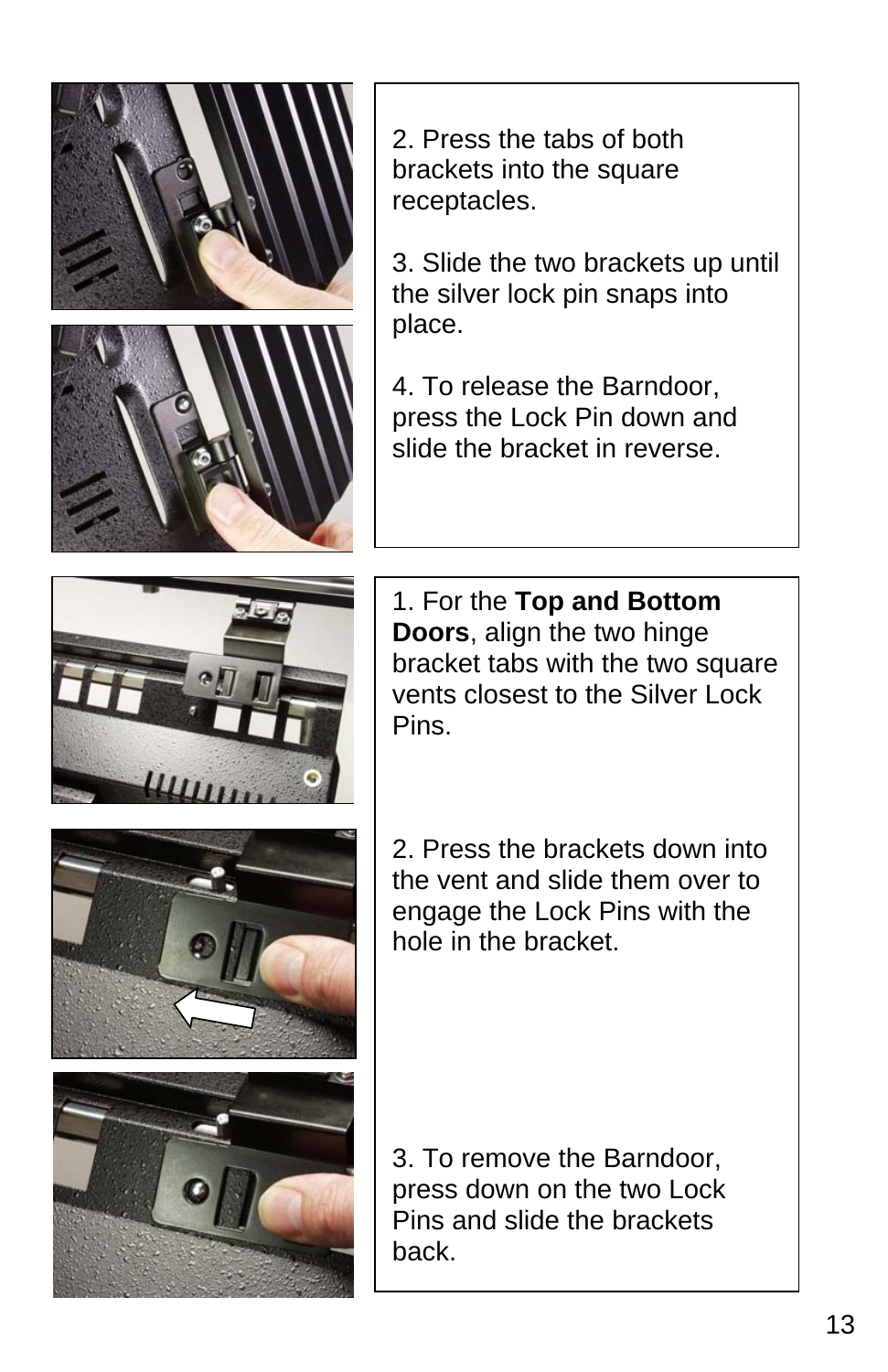

Adjust the hinge tension with a Philips head screwdriver.

# **Cases**





Kas-I80-1 Kas-I80-2 KAS-48



| Part<br><b>Number</b> | <b>Description</b>                                    | <b>Dimensions</b>                                           | Weight<br>(Empty) | <b>Holds</b>   |
|-----------------------|-------------------------------------------------------|-------------------------------------------------------------|-------------------|----------------|
| KAS-180-2             | Image 85 Ship Case (2)                                | 56.5" x 16" x 35"<br>143.5cm x 40.5cm x 89cm                | 103lb / 46.4Kg    | Image $85(2)$  |
| KAS-180-1             | Image 85 Ship Case (1) 56.5" x 8" x 35" 29lb / 13.1Kg | 143.5cm x 20.5cm x 89cm                                     |                   | Image $85(1)$  |
| KAS-140-1             | Image 45 Ship Case (1)                                | 56.5" x 9" x 23.5" 27lb / 12.2Kg<br>143.5cm x 23cm x 59.5cm |                   | Image $45(1)$  |
| KAS-120-1             | Image 20 Ship Case (1)                                | 31" x 10" x 23"<br>78.5cm x 25.5cm x 58.5cm                 | 20lb / 9Kg        | Image $20(1)$  |
| <b>KAS-48</b>         | 4ft Lamp Ship Case                                    | $52.5"$ x 10.5" x 11" 15.5lb / 7Kg<br>133cm x 26.5cm x 28cm |                   | 4ft Lamps (20) |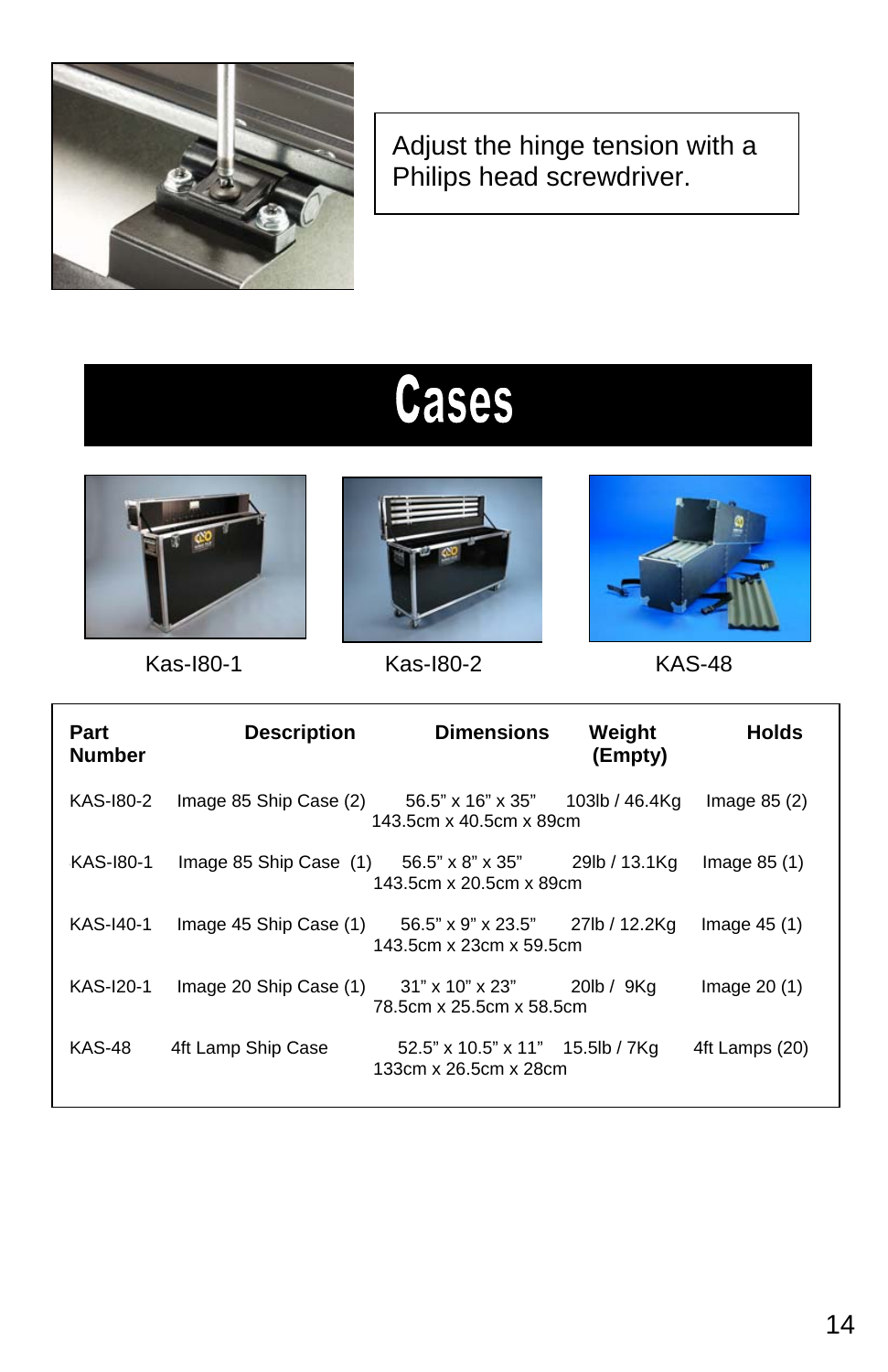### **Fixture Specifications**

#### **Model: DMX Image 80**

**Power requirements:** 120VAC or 230VAC  **Amperage:** 8.6 amps at 120VAC, 4.3 amps at 230VAC  **Weight w/ lamps:** 38lb / 17.4Kg  **Dimensions:** 54" x 28" x 6.5" 137cm x 71cm x 16.5cm  **Lamp Switching:** 8-1 / Off  **Lamp type:** F40T12

#### **Model: DMX Image 40**

**Power requirements:** 120VAC or 230VAC  **Amperage:** 4.5 amps at 120VAC, 2.3 amps at 230VAC  **Weight w/ lamps:** 25lb / 11.3Kg  **Dimensions:** 54.5" x 17" x 6.5" 138.5cm x 43cm x 16.5cm  **Lamp Switching:** 4-1 / Off  **Lamp type:** F40T12

#### **Model: DMX Image 20**

**Power requirements:** 120VAC or 230VAC  **Amperage:** 2.5 amps at 120VAC, 1.3 amps at 230VAC  **Weight w/ lamps:** 15lb / 6.8Kg  **Dimensions:** 30.5" x 16.5" x 6.5" 77.5cm x 42cm x 16.5cm  **Lamp Switching:** 4-2 / Off  **Lamp type:** F20T12